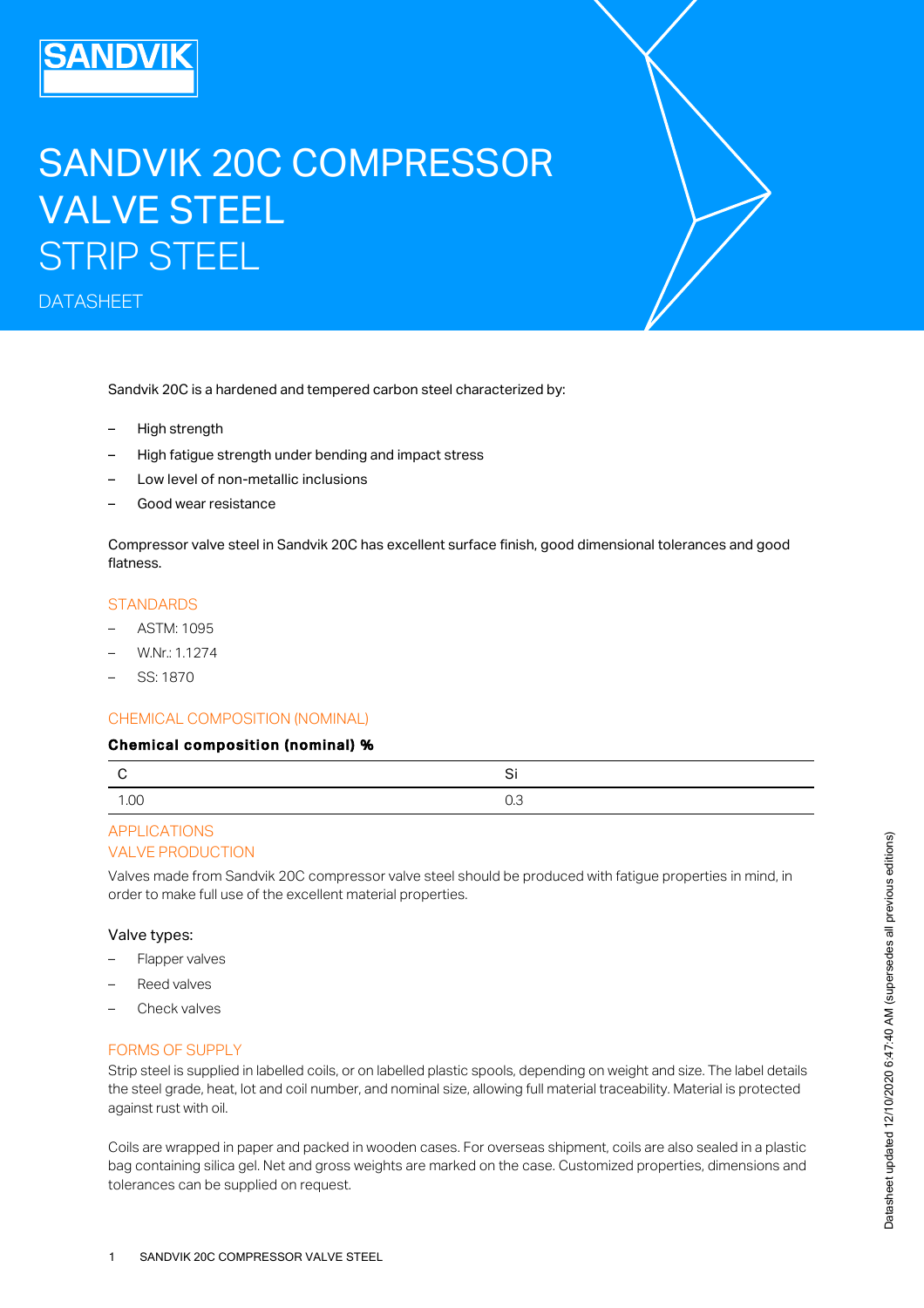## **THICKNESS**

Sandvik 20C comprevalve steel is supplied in standard thicknesses in accordance with the table.

| Thickness |        | Tolerance, ± |         |
|-----------|--------|--------------|---------|
| mm        | in.    | mm           | in.     |
| 0.152     | 0.006  | 0.005        | 0.00020 |
| 0.203     | 0.008  | 0.006        | 0.00024 |
| 0.254     | 0.010  | 0.007        | 0.00028 |
| 0.305     | 0.012  | 0.007        | 0.00028 |
| 0.381     | 0.015  | 0.008        | 0.00035 |
| 0.406     | 0.016  | 0.012        | 0.00047 |
| 0.457     | 0.018  | 0.012        | 0.00047 |
| 0.508     | 0.020  | 0.014        | 0.00055 |
| 0.559     | 0.022  | 0.020        | 0.00079 |
| 0.600     | 0.0236 | 0.020        | 0.00079 |
| 0.635     | 0.025  | 0.023        | 0.00091 |
| 0.762     | 0.030  | 0.023        | 0.00091 |
| 0.800     | 0.0315 | 0.027        | 0.00106 |
| 0.889     | 0.035  | 0.027        | 0.00106 |
| 1.000     | 0.0394 | 0.034        | 0.00134 |

## **WIDTH**

Strip in standard thicknesses is stocked in widths up to 350 mm (13.8 in.), ready for slitting to the required width.

# FINISHES

#### Edges

Edges are slit and deburred. Shaved edges can be supplied on request.

#### Flatness

Maximum out-of-flatness across and along the strip is 0.20% of the nominal strip width.

## Surfaces

Material is delivered bright, fine polished.

#### Surface roughness

Maximum surface roughness values, cut-off 0.25 mm (.0098 inch), are shown in the table.

| <b>Thickness</b> |         | Ra   |      | $R_{\text{max}}$ |      |
|------------------|---------|------|------|------------------|------|
| mm               | ın.     | μm   | uin. | μm               | uin. |
| < 0.508          | < 0.020 | 0.13 | 5.2  | 1.5              | 60   |
| >0.508           | >0.020  | 0.25 | 10.0 | 2.5              | 100  |

# Surface defects

A small number of surface defects, such as pits and roll marks, with a depth or height of 2 µm (80 µin.) maximum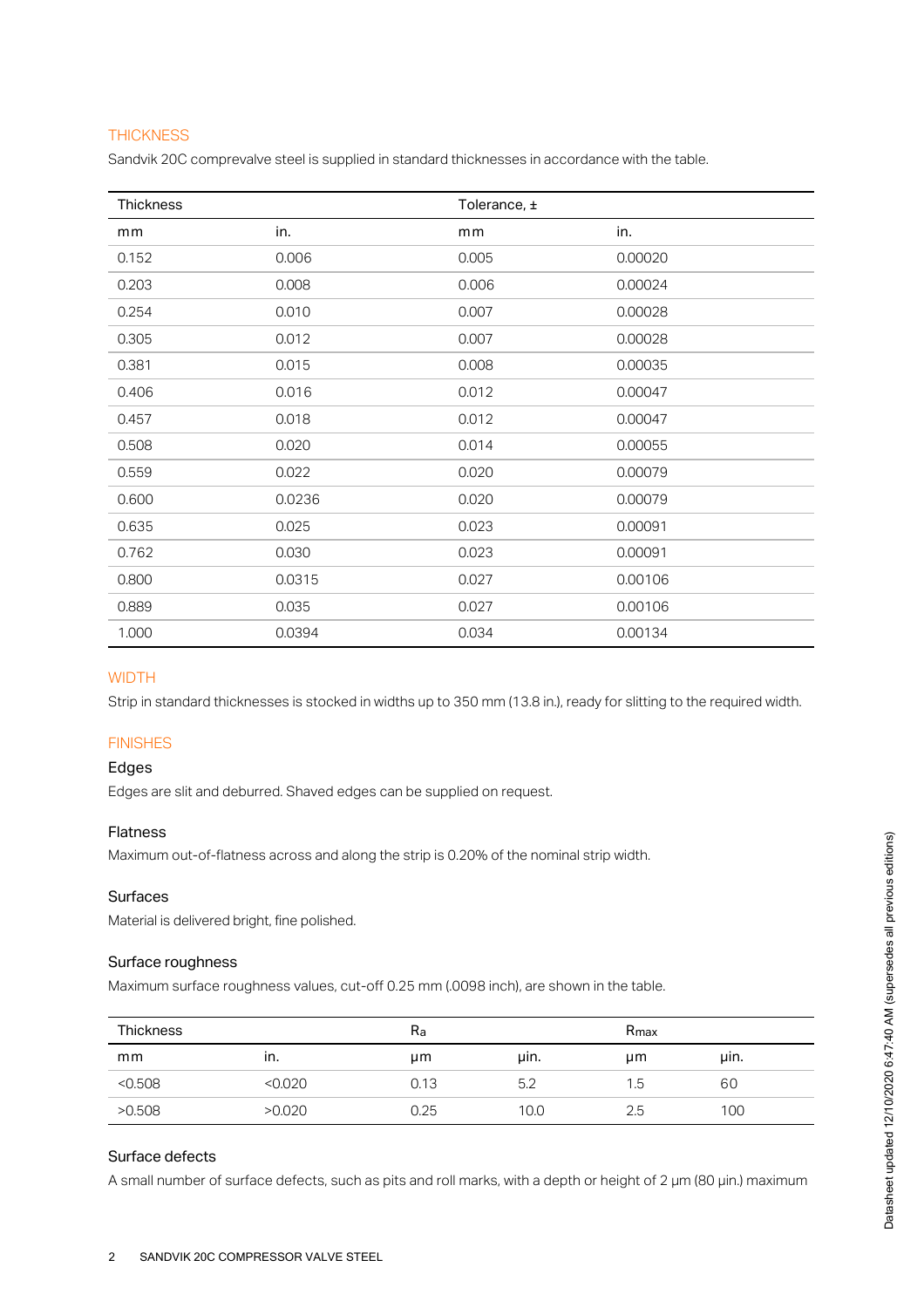is allowed for thicknesses up to 0.508 mm (0.020 in.) and 3 µm (120 µin.) maximum for thicker material. The maximum scratch depth allowed is as follows:

| <b>Thickness</b> |                  | Max. allowed depth |      |
|------------------|------------------|--------------------|------|
| mm               | ın.              | μm                 | uin. |
| < 0.203          | < 0.008          | 0.5                | 20   |
| $>0.203 - 0.508$ | $>0.008 - 0.020$ | 0.8                | 32   |
| >0.508           | >0.020           | 1.0                | 40   |

## **STRAIGHTNESS**

Out-of-straightness is defined as the maximum deviation from a straight-edge of a specified length. The following values apply:

| Strip width |                  | Max, allowed deviation |            |
|-------------|------------------|------------------------|------------|
| mm          | in.              | mm/m                   | in./3 feet |
| $>8 - 20$   | $>0.315 - 0.787$ | 2.0                    | 0.072      |
| $>20 - 50$  | $>0.787 - 1.969$ | 1.5                    | 0.054      |
| $>50 - 125$ | $>1.969 - 4.921$ | 1.25                   | 0.045      |
| >125        | >4.921           | 1.0                    | 0.036      |

## MECHANICAL PROPERTIES

#### At 20ºC (68ºF)

| <b>Thickness</b> |                 | Tensile strength |     |
|------------------|-----------------|------------------|-----|
| mm               | in.             | MPa              | ksi |
| < 0.125          | < 0.005         | 2100             | 305 |
| $0.125 - 0.175$  | $0.005 - 0.007$ | 2050             | 297 |
| $0.175 - 0.225$  | $0.007 - 0.009$ | 2000             | 290 |
| $0.225 - 0.275$  | $0.009 - 0.011$ | 1950             | 283 |
| $0.275 - 0.375$  | $0.011 - 0.015$ | 1900             | 276 |
| $0.375 - 0.425$  | $0.015 - 0.017$ | 1850             | 268 |
| $0.425 - 0.475$  | $0.017 - 0.019$ | 1800             | 261 |
| $0.475 - 0.625$  | $0.019 - 0.025$ | 1750             | 254 |
| $0.625 - 0.825$  | $0.025 - 0.033$ | 1700             | 247 |
| $0.825 - 1.000$  | $0.033 - 0.039$ | 1650             | 239 |

The proof strength (R<sub>p0.2</sub>) is approximately 90% of the tensile strength (R<sub>m</sub>). The manufacturing tolerance for tensile strength is ±80 MPa (±11.6 ksi.)

#### FATIGUE STRENGTH

Sandvik 20C compressor valve steel has been used in the compressor industry for many years. The steel is tailored for applications requiring high fatigue strength. The fatigue strength depends on the surface and edge treatment of the material. The values presented are from none tumbled material with a smooth edge.

## REVERSED BENDING FATIGUE (MEAN STRESS = 0)

The fatigue strength of Sandvik 20C compressor valve steel in reversed bending is ±680 MPa (±99 ksi) at a failure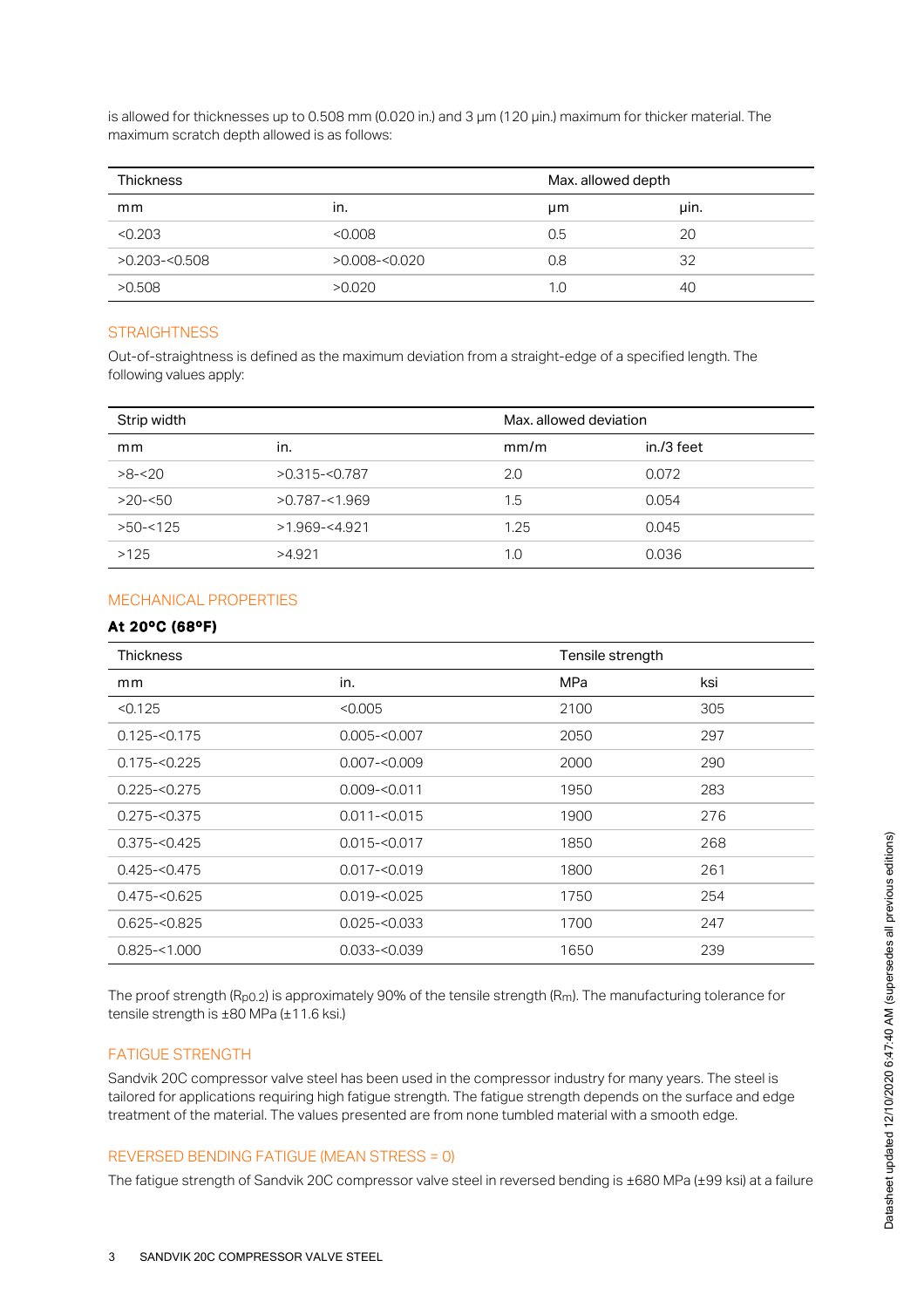probability of 5%. The value is valid for a strip thickness of 0.381 mm (.015 inch).



Figure 1. Reversed bending fatigue strength at a failure rate of 5%, as a function of the strip thickness in nominal tensile strengths.

#### FLUCTUATING BENDING FATIGUE (MINIMUM STRESS = 0)

Fluctuating bending fatigue strength for Sandvik 20C compressor valve steel has been calculated from reversed bending values. Goodmans formula gives 499±499 MPa (ksi). Gerbers formula gives 608±608 MPa. The value is valid for a strip thickness of 0.381 mm (.015 in.).



Figure 2. Comparison of fatigue properties for Sandvik's flapper valve steels and a standard spring steel (ASTM 301).

PHYSICAL PROPERTIES

Density, 7.8 g/cm<sup>3</sup>, 0.28 lb/in<sup>3</sup>